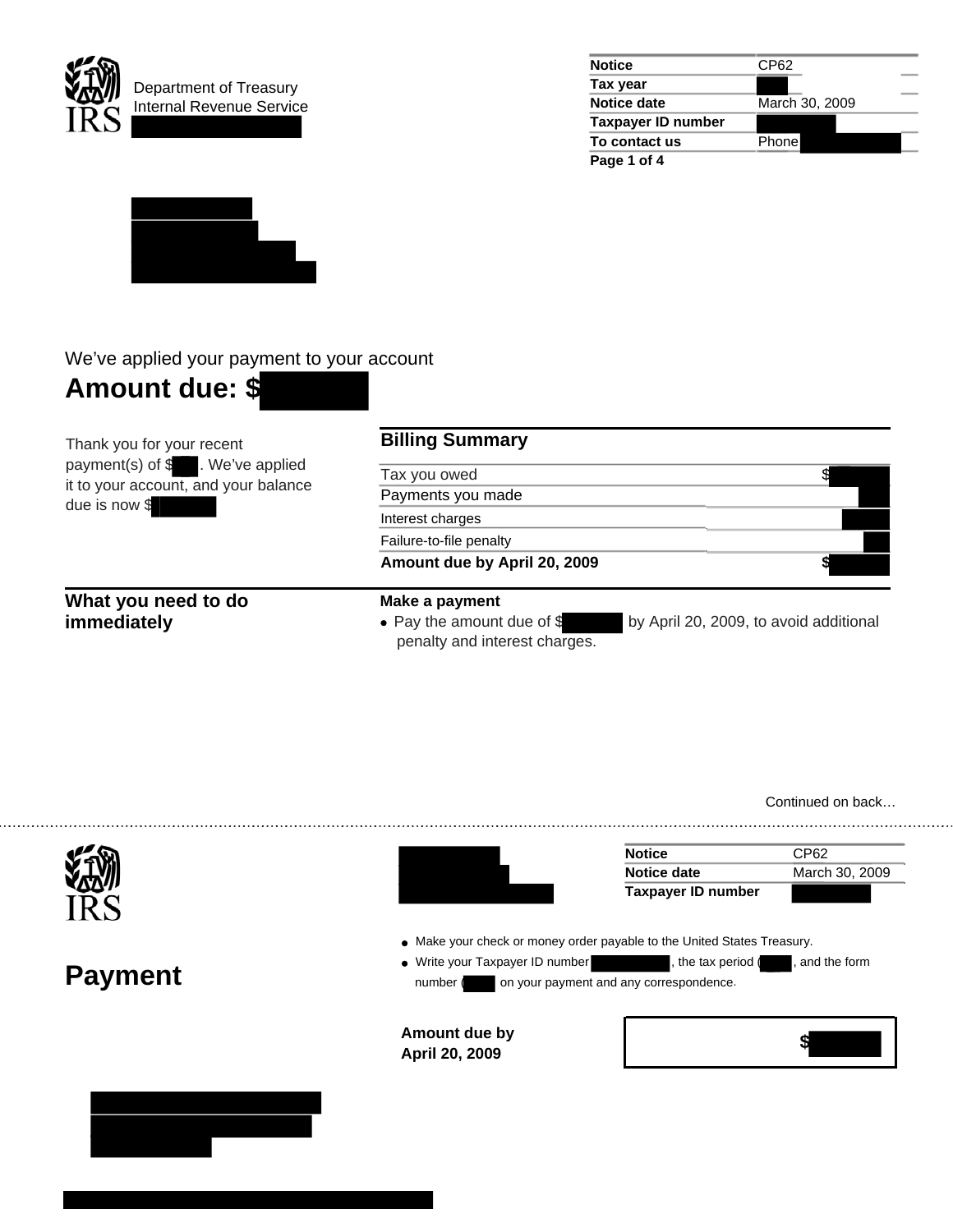| <b>Notice</b><br>CP62                    |                |  |
|------------------------------------------|----------------|--|
| 9999<br>Tax year                         |                |  |
| Notice date                              | March 30, 2009 |  |
| 999-99-9999<br><b>Taxpayer ID number</b> |                |  |
| Page 2 of 4                              |                |  |

| What you need to do immediately-<br>continued | Make a payment-continued<br>• If you can't pay the amount due, pay as much as you can now and make<br>payment arrangements that allow you to pay off the rest over time. Visit<br>www.irs.gov and search for: "tax payment options" for more information<br>about:<br>- Installment and payment agreements-download required forms or<br>save time and money by applying online if you qualify<br>- Automatic payment deductions from your bank account<br>- Payroll deductions<br>- Credit card payments |
|-----------------------------------------------|-----------------------------------------------------------------------------------------------------------------------------------------------------------------------------------------------------------------------------------------------------------------------------------------------------------------------------------------------------------------------------------------------------------------------------------------------------------------------------------------------------------|
|                                               | to discuss your options.<br>Or, call us at the control of the control of the control of the control of the control of the control of the control of the control of the control of the control of the control of the control of the control of the control<br>If you've already paid your balance in full within the past 14 days or made<br>payment arrangements, please disregard this notice.                                                                                                           |
|                                               |                                                                                                                                                                                                                                                                                                                                                                                                                                                                                                           |

| If we don't hear from you                   | If you don't pay \$9,999.99 by April 20, 2009, interest will increase and<br>additional penalties may apply.                                                                                                                                                                                                                                                                                                                                       |        |  |  |  |
|---------------------------------------------|----------------------------------------------------------------------------------------------------------------------------------------------------------------------------------------------------------------------------------------------------------------------------------------------------------------------------------------------------------------------------------------------------------------------------------------------------|--------|--|--|--|
| <b>Payments credited to your</b>            | Payment#<br>Date received                                                                                                                                                                                                                                                                                                                                                                                                                          | Amount |  |  |  |
| account for tax year                        |                                                                                                                                                                                                                                                                                                                                                                                                                                                    |        |  |  |  |
|                                             | $\overline{2}$                                                                                                                                                                                                                                                                                                                                                                                                                                     |        |  |  |  |
|                                             | 3                                                                                                                                                                                                                                                                                                                                                                                                                                                  |        |  |  |  |
|                                             | <b>Total</b>                                                                                                                                                                                                                                                                                                                                                                                                                                       |        |  |  |  |
| <b>Penalties</b>                            | We are required by law to charge any applicable penalties.                                                                                                                                                                                                                                                                                                                                                                                         |        |  |  |  |
| <b>Failure to file</b>                      |                                                                                                                                                                                                                                                                                                                                                                                                                                                    |        |  |  |  |
|                                             | Description<br>Failure-to-file                                                                                                                                                                                                                                                                                                                                                                                                                     | Amount |  |  |  |
|                                             | When you file your tax return after the due date, we charge a penalty of up<br>to 5.0% of the unpaid tax per month for no more than 5 months or up to<br>25% of the unpaid amount. If the return is more than 60 days late, we may<br>charge the minimum of \$135 or 100% of the unpaid tax, whichever is less,<br>for tax returns due before December 31, 2008. We count part of a month as<br>a full month. (Internal Revenue Code section 6651) |        |  |  |  |
| <b>Removal or reduction of</b><br>penalties | We understand that circumstances—such as economic hardship, a family<br>member's death, or loss of financial records due to a natural disaster-may<br>make it difficult for you to meet your taxpayer responsibility in a timely<br>manner.                                                                                                                                                                                                        |        |  |  |  |
|                                             | If you would like us to consider removing or reducing any of your penalty<br>charges, please do the following:                                                                                                                                                                                                                                                                                                                                     |        |  |  |  |
|                                             | • Identify which penalty charges you would like us to reconsider (e.g., 2008)<br>late filing penalty).<br>• For each penalty charge, explain why you believe it should be<br>reconsidered.<br>• Sign your statement, and mail it to us with a signed copy of your return.<br>We will review your statement and let you know whether we accept your                                                                                                 |        |  |  |  |
|                                             | explanation as reasonable to reduce or remove the penalty charge(s).                                                                                                                                                                                                                                                                                                                                                                               |        |  |  |  |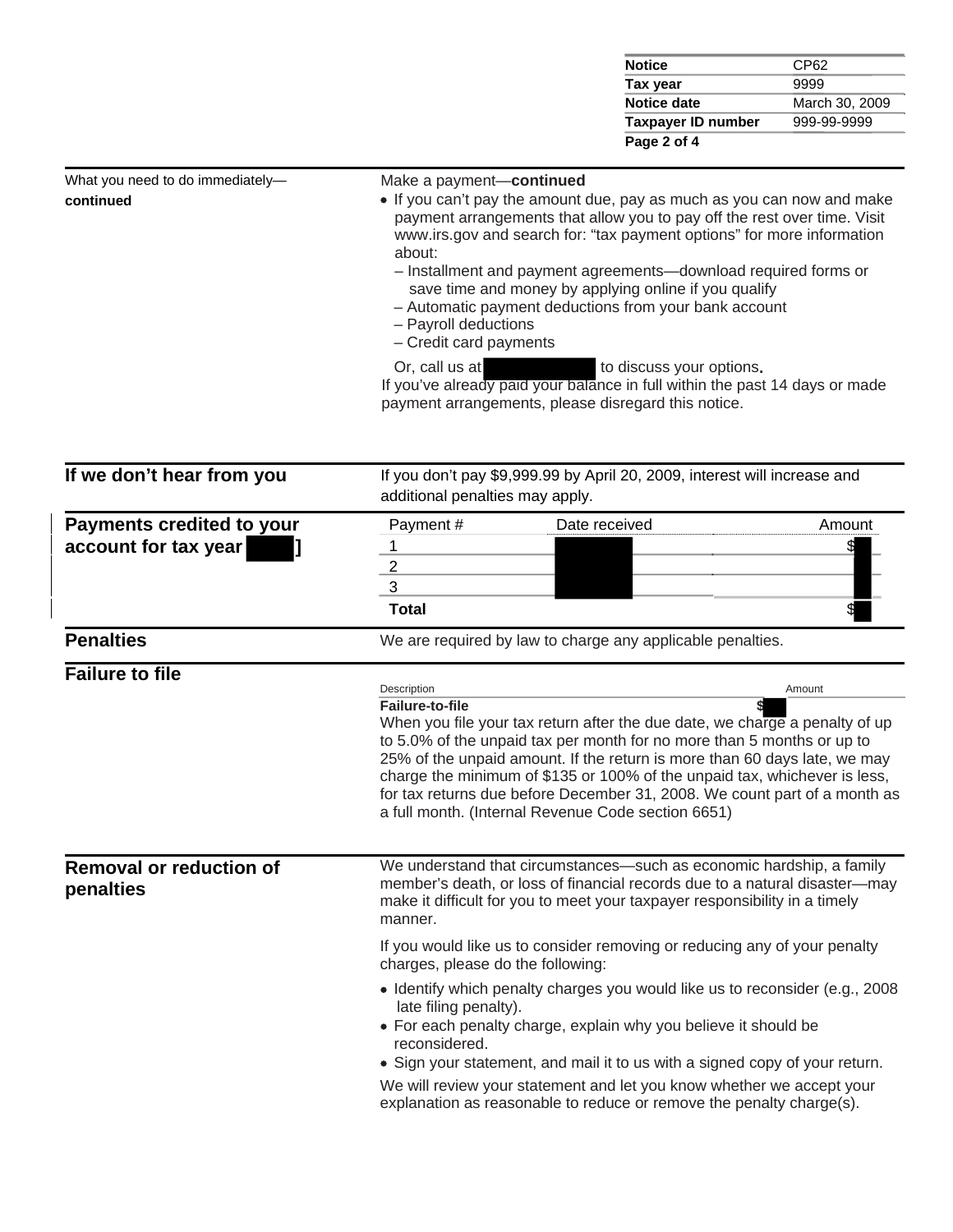| vs | <b>Notice</b><br>CP62         |
|----|-------------------------------|
|    | Tax year                      |
|    | Notice date<br>March 30, 2009 |
|    | <b>Taxpayer ID number</b>     |
|    | Page 3 of 4                   |

### **Removal of penalties due to erroneous written advice from the IRS**

If you were penalized based on written advice from the IRS, we will remove the penalty if you meet the following criteria:

- You asked the IRS for written advice on a specific issue.
- You gave us complete and accurate information.
- You received written advice from us.
- You relied on our written advice and were penalized based on that advice.

To request removal of penalties based on erroneous advice from us, submit a completed Claim for Refund and Request for Abatement (Form 843) to the IRS service center where you filed your tax return. For a copy of the form or to find your IRS service center, go to www.irs.gov or call